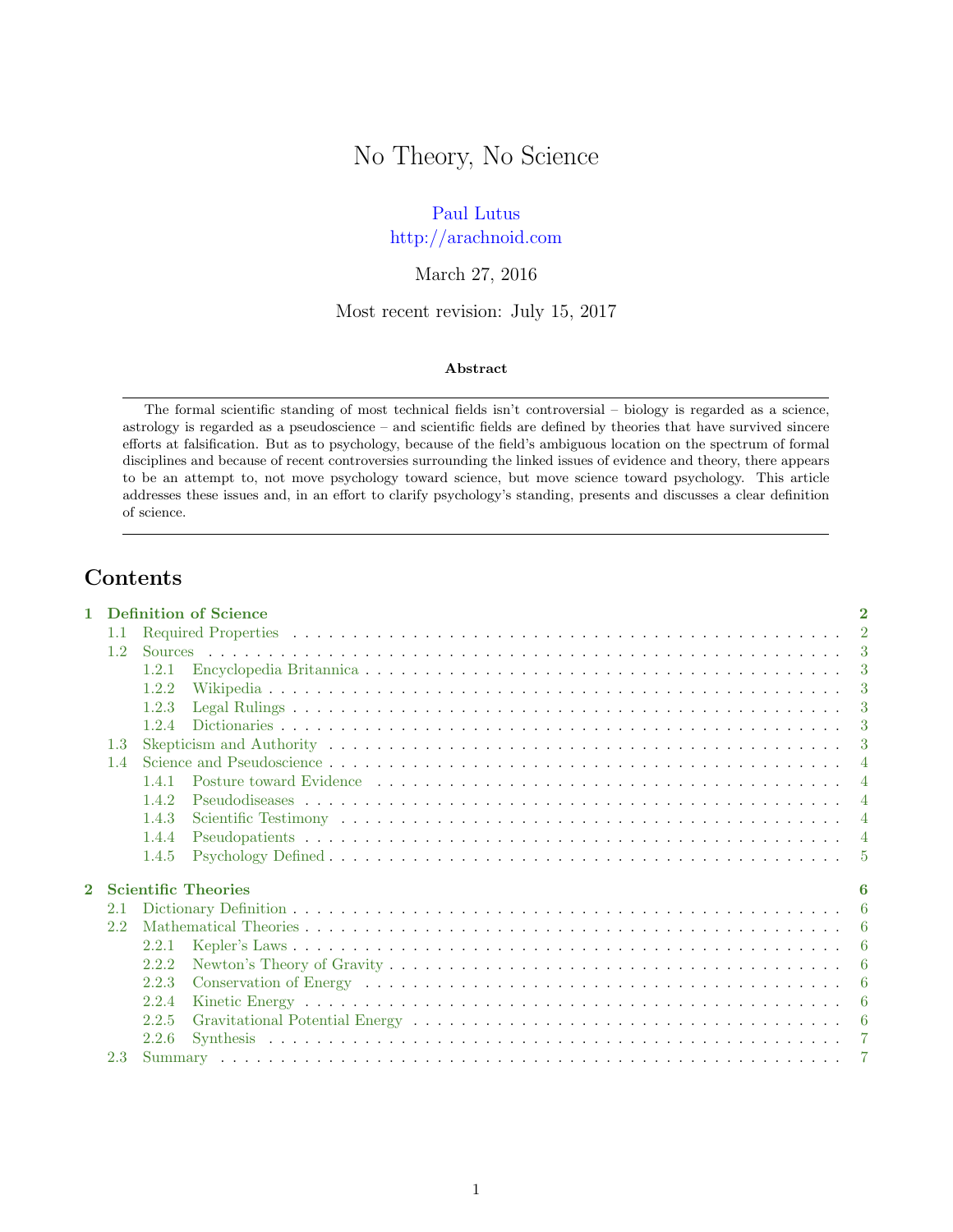| $\mathbf{3}$                                   |                    | <b>Recent Controversies in Psychology</b> |     |  |  |  |
|------------------------------------------------|--------------------|-------------------------------------------|-----|--|--|--|
|                                                | 3.1                |                                           |     |  |  |  |
|                                                |                    | 3.1.1                                     |     |  |  |  |
|                                                |                    | 3.1.2                                     |     |  |  |  |
|                                                | 3.2                |                                           | - 8 |  |  |  |
|                                                | 3.3                |                                           |     |  |  |  |
|                                                | 3.4                |                                           | - 9 |  |  |  |
| <b>Moving the Goal Posts</b><br>$\overline{4}$ |                    |                                           |     |  |  |  |
|                                                | 41                 |                                           |     |  |  |  |
|                                                | 4.2                |                                           |     |  |  |  |
|                                                | 4.3                |                                           |     |  |  |  |
|                                                | 4.4                |                                           |     |  |  |  |
|                                                | 5 Appendices<br>10 |                                           |     |  |  |  |
|                                                | 5.1                |                                           |     |  |  |  |
|                                                |                    | 5.1.1                                     |     |  |  |  |
|                                                |                    | 5.1.2                                     |     |  |  |  |
|                                                |                    | 5.1.3                                     |     |  |  |  |
|                                                |                    | 5.1.4                                     |     |  |  |  |
|                                                |                    | 5.1.5                                     |     |  |  |  |
|                                                |                    | 5.1.6                                     |     |  |  |  |
|                                                | 5.2                |                                           |     |  |  |  |
|                                                |                    | 5.2.1                                     |     |  |  |  |

# List of Figures

|  |  | Computer-modeled elliptical orbit (and solution of the set of the set of the set of the set of the set of the set of the set of the set of the set of the set of the set of the set of the set of the set of the set of the se |  |
|--|--|--------------------------------------------------------------------------------------------------------------------------------------------------------------------------------------------------------------------------------|--|
|--|--|--------------------------------------------------------------------------------------------------------------------------------------------------------------------------------------------------------------------------------|--|

# List of Tables

# <span id="page-1-0"></span>1 Definition of Science

We start with a definition of science about which there is reasonable agreement. The question of what is and is not science is formally known as the *demarcation problem*<sup>1</sup>, and as time passes and more social issues come to rely on a scientific standing for credibility, the issue has become somewhat contentious.

# <span id="page-1-1"></span>1.1 Required Properties

A search of online resources produces a brief but practical definition of science. A scientific theory must be:

- 1. empirical, meaning based on observations of nature<sup>2</sup> .
- 2. tentative, meaning always open to further investigation.
- 3. falsifiable, meaning capable of being proven false by contradicting observations of nature<sup>3</sup>.
- <span id="page-1-2"></span>4. regarded as without merit until empirical evidence supports it (the *null hypothesis*<sup>4</sup>).

Beyond the above points, an essential but less easily stated property of scientific theories is that they explain one or more observations of nature, that is, they provide an intellectual framework for our observations, one able to predict observations not yet made. Here's an example – if I say, "the nighttime sky is filled with tiny points of light," I've offered a *description*. But if I say, "those points of light are actually distant thermonuclear furnaces like our sun," I have offered an explanation, a theory, one that can be tested and possibly falsified.

Another way to say this is that an observation *quantifies*, but a theory *synthesizes*, joins different observations in a unifying intellectual framework, a framework that may include the notion of first principles<sup>5</sup>, which are axiomatic propositions that hold true across many seemingly unrelated observations.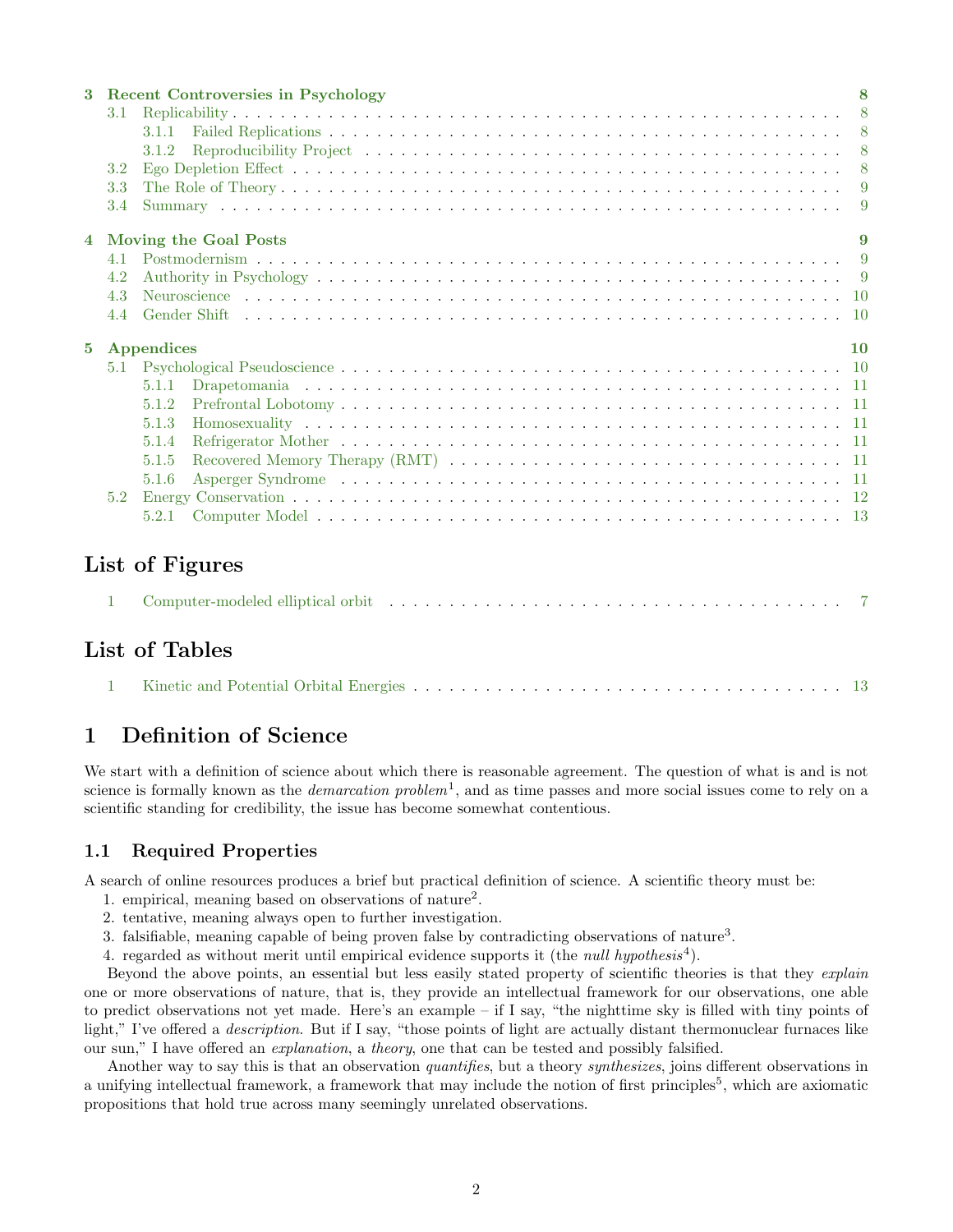### <span id="page-2-0"></span>1.2 Sources

The above points were to some extent derived from online resources, academic and legal. Here are some of them.

#### <span id="page-2-1"></span>1.2.1 Encyclopedia Britannica

The online Encyclopedia Britannica entry for the term  $\textit{falsifiability}$ <sup>6</sup> says that falsifiability is "... a standard of evaluation of putatively scientific theories, according to which a theory is genuinely scientific only if it is possible in principle to establish that it is false." The article then offers counterexamples: "According to [Karl] Popper[<sup>7</sup> ], some disciplines that have claimed scientific validity  $-$  e.g., astrology, metaphysics, Marxism, and psychoanalysis  $-$ are not empirical sciences, because their subject matter cannot be falsified in this manner."

#### <span id="page-2-2"></span>1.2.2 Wikipedia

In its science article<sup>8</sup>, the online encyclopedia Wikipedia says, "A scientific theory is empirical, and is always open to falsification if new evidence is presented." This description corresponds reasonably well with the science definition set out above.

#### <span id="page-2-3"></span>1.2.3 Legal Rulings

As time passes, more social and legal issues cross paths with science, and legal rulings have become more reliant on scientific evidence, which requires that science have a clear definition. In an influential 1982 ruling<sup>9</sup> whose purpose is to keep religious teachings out of public school science classes, a court defined science this way:

- It is guided by natural law;
- It has to be explanatory by reference to natural law;
- It is testable against the empirical world;
- Its conclusions are tentative, i.e. are not necessarily the final word; and
- It is falsifiable.

In my view the wording of the ruling could have been made less ambiguous. The last point – falsifiability – should have emphasized that this means falsifiable by means of contradicting empirical evidence. But as with the other definitions, this source shows essential agreement with the definition given at the top of this section.

A similar but more important ruling by the U.S. Supreme Court, now known as the *Daubert* standard<sup>[20](#page-13-0)</sup>, changed the rules for scientific testimony in 1993. I cover this ruling in greater detail below, but Daubert also defines science in a way consistent with the definition given above.

#### <span id="page-2-4"></span>1.2.4 Dictionaries

For the benefit of students reading this article, I will explain why a dictionary is not a suitable resource for discovering the technical meaning of science, or for that matter, any technical term.

Contrary to common belief, a *dictionary is not a list of word meanings*. A dictionary's purpose is not to define words correctly (i.e. *prescribe*) but to report what people think words mean (i.e. *describe*).

Evidence for a dictionary's true purpose can be shown by looking up the word "literally" – a typical dictionary<sup>10</sup> lists two meanings:

- "in a literal sense or manner"
- "in effect, virtually"

This dictionary definition means the word "literally" can be assumed to have its default meaning, and the opposite of that meaning as well. This makes a dictionary the wrong tool for finding a reliable definition of science or any other technical term.

## <span id="page-2-5"></span>1.3 Skepticism and Authority

Point [\(4\)](#page-1-2) in the [Required Properties](#page-1-1) list above summarizes an important property of scientific thinking, one that may be described as healthy skepticism toward ideas lacking empirical evidence. Formally described as the null  $hypothesis<sup>4</sup>$  $hypothesis<sup>4</sup>$  $hypothesis<sup>4</sup>$ , this precept is a litmus test for disciplined scientific thinking.

It is a corollary of the null hypothesis that evidence has the highest standing, and authority has no standing at all. This precept has deep roots in science, extending back in time at least to the founding days of the Royal Society<sup>11</sup>, the oldest scientific society still in existence (dating to A.D. 1660), and whose motto is *nullius in verba*<sup>12</sup> or "take no one's word for it."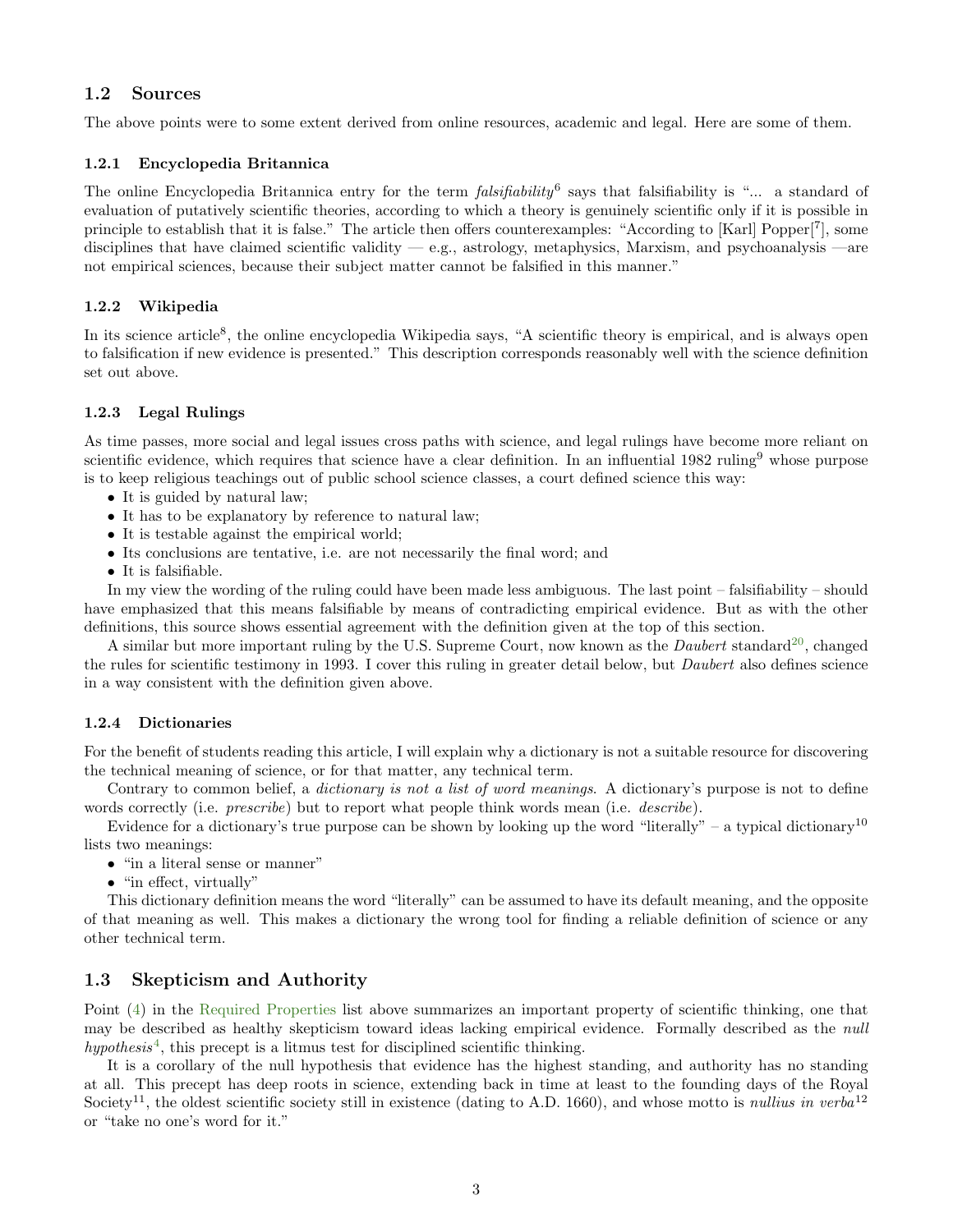Science's skeptical posture toward authority poses a problem for the clinical practice of psychology, which requires a pseudo-medical authority to function, a topic to which we shall return.

### <span id="page-3-0"></span>1.4 Science and Pseudoscience

When people come to agreement on the meaning of science, the distinction between science and pseudoscience<sup>13</sup> can be concisely expressed:

#### <span id="page-3-1"></span>1.4.1 Posture toward Evidence

- $\bullet$  A scientist assumes an idea has no merit until there is empirical evidence to support it<sup>[4](#page-13-0)</sup> and accepts personal responsibility for producing the evidence.
- A pseudoscientist takes the opposite position he believes an idea is true until it's been proven false, accepts no responsibility for evidence, and requires others to produce the falsifying evidence.

The scientist's choices conform to the [Required Properties](#page-1-1) of science put forth at the top of this section. The pseudoscientist's posture accurately reflects a number of modern practices that masquerade as science, and it often leads to a requirement for proof of a negative, which in the general case is a logical error named argument from *ignorance*<sup>14</sup>. An example may serve to reveal the error:

- To the claim "Bigfoot exists," a scientist will assume the claim has no merit until empirical evidence supports it.
- To the same claim, a pseudoscientist will assume the opposite that the claim is true until Bigfoot can be proven not to exist.
- But proving Bigfoot doesn't exist would require a search of the entire universe, an impossible burden of evidence, one aptly described in an analogy called Russell's Teapot<sup>15</sup>.

To summarize this point, to a scientist, Bigfoot's existence hinges solely on empirical evidence, while to a pseudoscientist, Bigfoot exists because it hasn't been proven not to exist. And because no one can possibly prove Bigfoot's nonexistence, the pseudoscientist is secure in his belief.

#### <span id="page-3-2"></span>1.4.2 Pseudodiseases

If the pseudoscientist's outlook seems irrational, one that couldn't possibly be taken seriously, consider that psychologists accepted the existence of Asperger Syndrome<sup>16</sup> without any evidence that it was real and distinct from other mental states, until the public cried foul and forced its abandonment<sup>17</sup>.

In an earlier episode, psychologists accepted the validity of Recovered Memory Therapy<sup>18</sup> until the legal system, burdened with scores of nonsense sexual and other abuse claims, cried foul and changed the requirements for scientific testimony[∗](#page-3-5) .

#### <span id="page-3-3"></span>1.4.3 Scientific Testimony

The practice of Recovered Memory Therapy, and the flood of bogus legal cases based on claims from this therapy, was one of the reasons the U.S. Supreme Court changed the rules for scientific testimony in 1993. In Daubert v. Merrell Dow Pharmaceuticals, Inc.<sup>19</sup>, the Court produced an influential ruling now known as the Daubert standard<sup>20</sup>. At risk of oversimplification, Daubert says that scientific expert testimony must derive from scientific methodology, using a list of requirements that closely resembles the definition of science provided above, including the phrase "Empirical testing: whether the theory or technique is falsifiable, refutable, and/or testable."

The Court's ruling in *Daubert* relies on, and quotes from, Karl Popper's<sup>[7](#page-13-0)</sup> book Conjectures and Refutations: The Growth of Scientific Knowledge<sup>21</sup>: "the criterion of the scientific status of a theory is its falsifiability, or refutability, or testability." In an online excerpt<sup>22</sup> from *Conjectures*, Popper says about Marxism, psychoanalysis, and individual psychology, that they "had in fact more in common with primitive myths than with science; that they resembled astrology rather than astronomy."

It should be apparent that the Daubert legal standard provides a basis for excluding psychological testimony on the ground that psychology fails Daubert's requirements for scientific substance.

#### <span id="page-3-4"></span>1.4.4 Pseudopatients

Because the mind cannot be a source of empirical evidence, psychologists are forced into reliance on the self-reports of their clients. In the now-famous Rosenhan experiment<sup>23</sup>, researchers gained admission to a mental hospital by

<span id="page-3-5"></span><sup>∗</sup>But not for this reason alone – the rules for scientific testimony were overdue for an upgrade.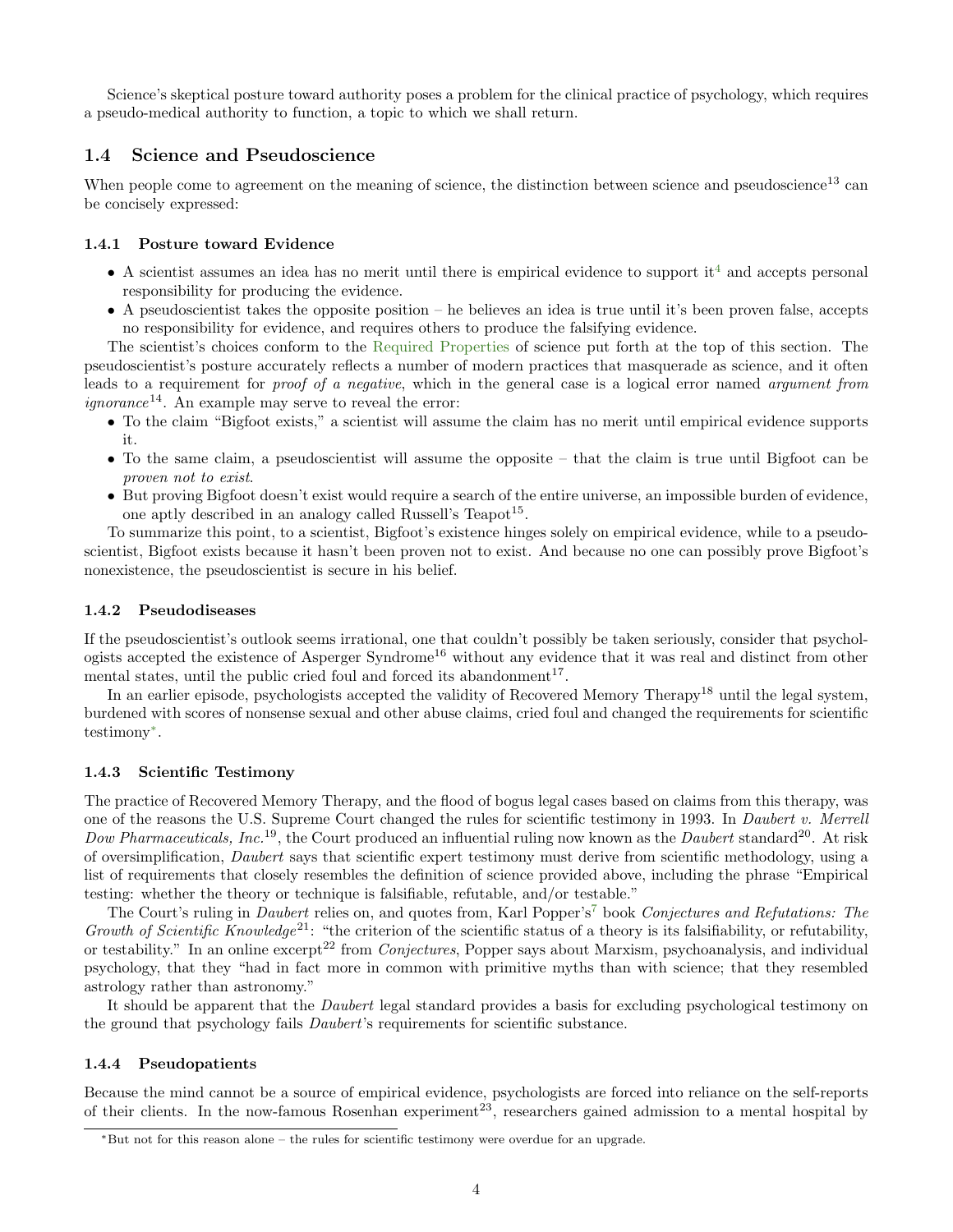feigning symptoms of mental illness. Of eight pseudopatients including Rosenhan, all were promptly diagnosed with serious mental ailments and admitted to the facility for treatment. Then, on cue, the pseudopatients announced they were feeling much better and asked to be released. But as a condition of their release, all were forced to admit to having been mentally ill, and were required to take antipsychotic medications.

After publication of the results and subsequent controversy, an unplanned second phase of the study began – an offended mental hospital administration challenged Rosenhan to send more pseudopatients to the facility to try to gain admission by faking symptoms. In the following weeks 193 new patients arrived at the hospital, and of that number, 41 were identified as faking their symptoms and refused admission. But in fact, Rosenhan had not sent any more pseudopatients to the mental hospital – the rejected patients sincerely believed they were suffering from a mental illness.

The self-reporting problem reveals the difference between the mind and the brain. Imagine an actor, skilled in the dramatic arts and familiar with the symptoms of, say, Asperger Syndrome<sup>[77](#page-13-0)</sup> or Post-Traumatic Stress Disorder<sup>24</sup> – can such an actor fake the symptoms of a mind dysfunction and acquire a phony psychological diagnosis? Well, yes – indeed it's been shown repeatedly, in many experiments like the above, and in police reports<sup>25</sup>, that a person sufficiently motivated can play the system and acquire a mental diagnosis for research or personal gain.

Now let's compare the practice of psychology to the practice of medicine. Can the same actor fake the symptoms of a brain dysfunction and acquire a phony medical diagnosis? Well, no, he can't, because physicians have objective laboratory criteria to detect brain dysfunctions – empirical evidence that rises above opinion.

Let's summarize. A psychology pseudopatient can gain admission to a *mental* hospital and receive pseudotherapy for a nonexistent mind pseudodisease, but a medical patient cannot gain admission to a medical hospital and receive therapy for a nonexistent brain disease. The reason is that psychological evidence is neither empirical nor objective – it relies on statements made by people who may have any number of reasons for deceiving themselves, or others, or both. What conclusions can we draw from this? One, that the mind is not the brain – the mind is an idea, not an organ. And two, that psychologists and psychiatrists accept pseudopatients and dispense pseudodiagnoses because psychology is a pseudoscience<sup>[13](#page-13-0)</sup>.

The point of this section is not to say that all mental illnesses are phony – it is to say that we have no objective way to find out. It's also not to claim that psychologists and psychiatrists don't help people. Many of these people are very skilled and helpful, but this results from their individual abilities, not because of psychology's standing as a science.

#### <span id="page-4-0"></span>1.4.5 Psychology Defined

The online encyclopedia Wikipedia<sup>26</sup> has a psychology section that sees frequent edits as social events unfold. At one time psychology was defined as "the study of the mind and behavior," until someone pointed out that this made psychology seem less scientific than neuroscience<sup>27</sup>, defined as "the scientific study of the nervous system." So, Wikipedia editing being a relatively open process, someone simply added the word "scientific.": "The *scientific* study of the mind and behavior." Much better.

But eventually someone, possessed of more than average insight, realized the new definition included a contradiction in terms – how can study of the mind be scientific? The mind isn't accessible to empirical study, even for something so trivial as producing an empirically testable, falsifiable claim that the mind exists. How then can study of the mind be described as scientific?

It seems this outlook won over its critics, and the current Wikipedia definition of psychology<sup>28</sup> has been changed to read, "the study of behavior and mind." The definition goes on to say psychology "... is an academic discipline and an applied science ...".

I won't try to imagine the struggle over this definition that must have taken place behind the scenes, because applied science<sup>29</sup> isn't science<sup>[8](#page-13-0)</sup>, it is the application of results acquired from a science, by people who don't necessarily understand the science they're applying.

The new definition of psychology as "applied science" represents an incremental step toward the truth, but as Louis Pasteur<sup>30</sup> said, "There are no such things as applied sciences, only applications of science."<sup>31</sup> Pasteur took this position to object to things being defined as science solely on the ground that scientific methods are applied. Were this practice to be accepted, such fields as Astrology would become science on the ground that a person could use scientific methods to create unscientific results.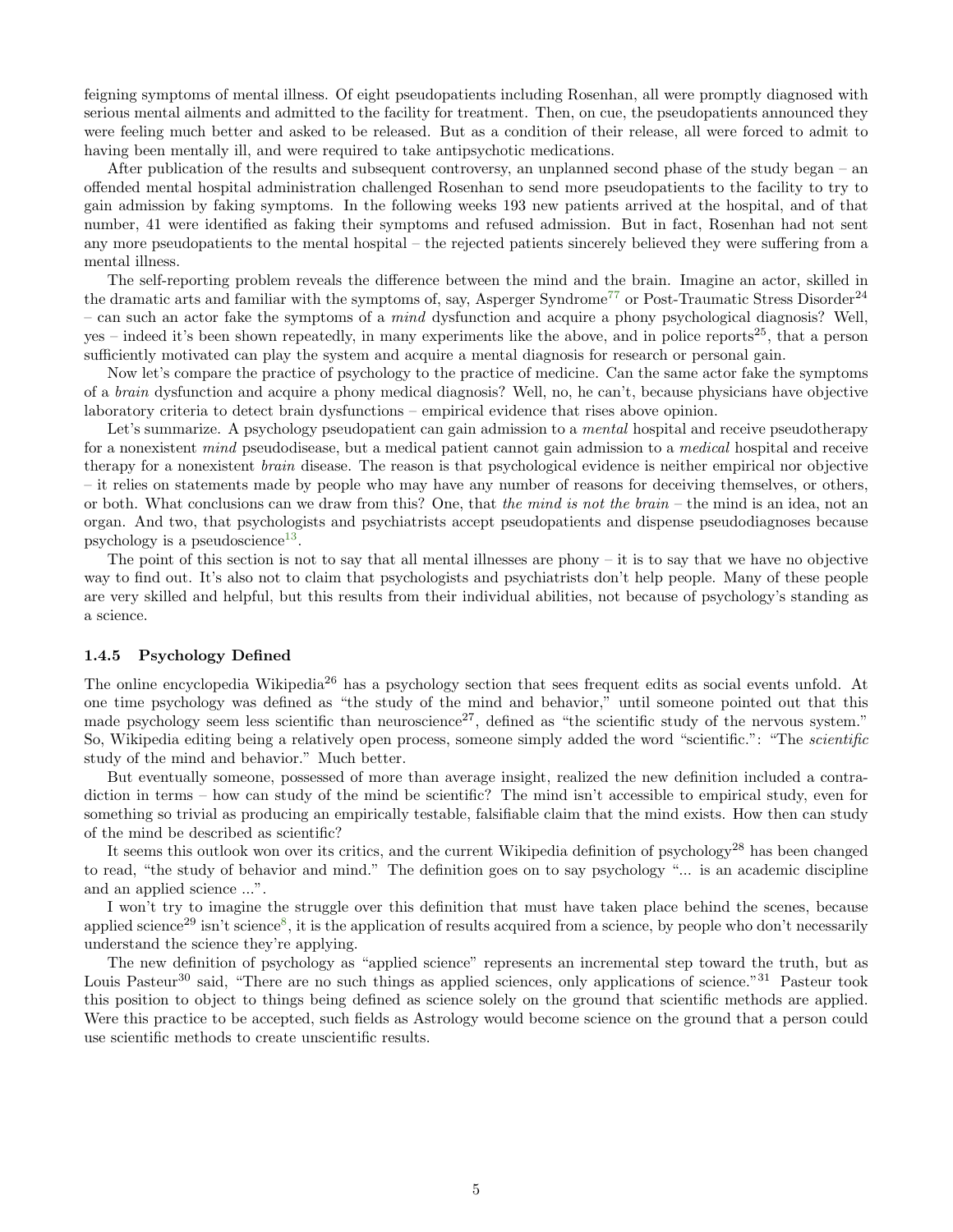# <span id="page-5-0"></span>2 Scientific Theories

## <span id="page-5-1"></span>2.1 Dictionary Definition

A large chasm separates the public's understand of science, and science itself. The public view of science can be gauged by examining a dictionary's definition of science<sup>[∗](#page-5-8)</sup>. The Merriam-Webster<sup>32</sup> online dictionary defines science this way33:

- knowledge about or study of the natural world based on facts learned through experiments and observation
- a particular area of scientific study (such as biology, physics, or chemistry) : a particular branch of science
- a subject that is formally studied in a college, university, etc.

At small risk of oversimplification, this defines science as knowledge, as facts. But science is not a *product*, it is a process, a discipline for arriving at testable theories about nature, and the most important part of the process is a sincere effort to prove theories false.

The end product of scientific activity is, not theories that have won a popularity contest, but theories that have survived repeated efforts at falsification and that remain open to similar efforts in the future.

## <span id="page-5-2"></span>2.2 Mathematical Theories

(Readers not interested in a technical description of science may prefer to skip forward to this section's [Summary](#page-6-1) on page [7.](#page-6-1))

The highest quality science resides in theories expressed mathematically, for the reason that mathematics expresses theories, and suggests comparisons with nature, in a clear and unambiguous way. When comparing mathematical and other kinds of theories, the former's clarity of expression means:

- 1. Mathematical theories are more easily falsified by comparison with nature.
- 2. Because of point (1) above, mathematical theories are regarded as more reliable.
- 3. It's much easier to see connections and associations between mathematical theories than for theories lacking this property. Over time this may reveal connections between theories, and sometimes between fields, that either strengthens or falsifies the theories[†](#page-5-9) .

Here's an example of point (3), showing connections between mathematically expressed theories:

## <span id="page-5-3"></span>2.2.1 Kepler's Laws

In 1609, Johannes Kepler<sup>34</sup> published his laws of planetary motion<sup>35</sup>, which say that:

- 1. The orbit of a planet is an ellipse with the Sun at one of the two foci.
- 2. A line segment joining a planet and the Sun sweeps out equal areas during equal intervals of time.
- 3. The square of the orbital period of a planet is proportional to the cube of the semi-major axis of its orbit.

#### <span id="page-5-4"></span>2.2.2 Newton's Theory of Gravity

In 1687, Isaac Newton<sup>36</sup> created a theory of gravitation consistent with Kepler's Laws. At first Newton relied on Kepler's Laws for intuition about what form a gravitational theory might take, then, as his theory developed, he was able to test whether the result agreed both with Kepler's Laws and with what astronomers observed.

#### <span id="page-5-5"></span>2.2.3 Conservation of Energy

In 1676, Gottfried Wilhelm Leibniz<sup>37</sup> created an early expression of the idea of conservation of energy<sup>38</sup>, the idea that energy is neither created nor destroyed, only changed in form.

## <span id="page-5-6"></span>2.2.4 Kinetic Energy

First articulated by Liebniz and Johann Bernoulli<sup>39</sup>, kinetic energy<sup>40</sup> is the energy a body possesses resulting from its motion. It is proportional to a body's mass times the square of its velocity.

## <span id="page-5-7"></span>2.2.5 Gravitational Potential Energy

Gravitational potential energy<sup>41</sup> is energy arising from an object's position in a gravitational field, and includes the idea that ascending within a gravitational field requires an expenditure of energy.

<span id="page-5-8"></span><sup>∗</sup>For reasons given earlier, a dictionary records what people think words mean, not technically accurate definitions.

<span id="page-5-9"></span><sup>†</sup>Both outcomes are regarded as beneficial to science.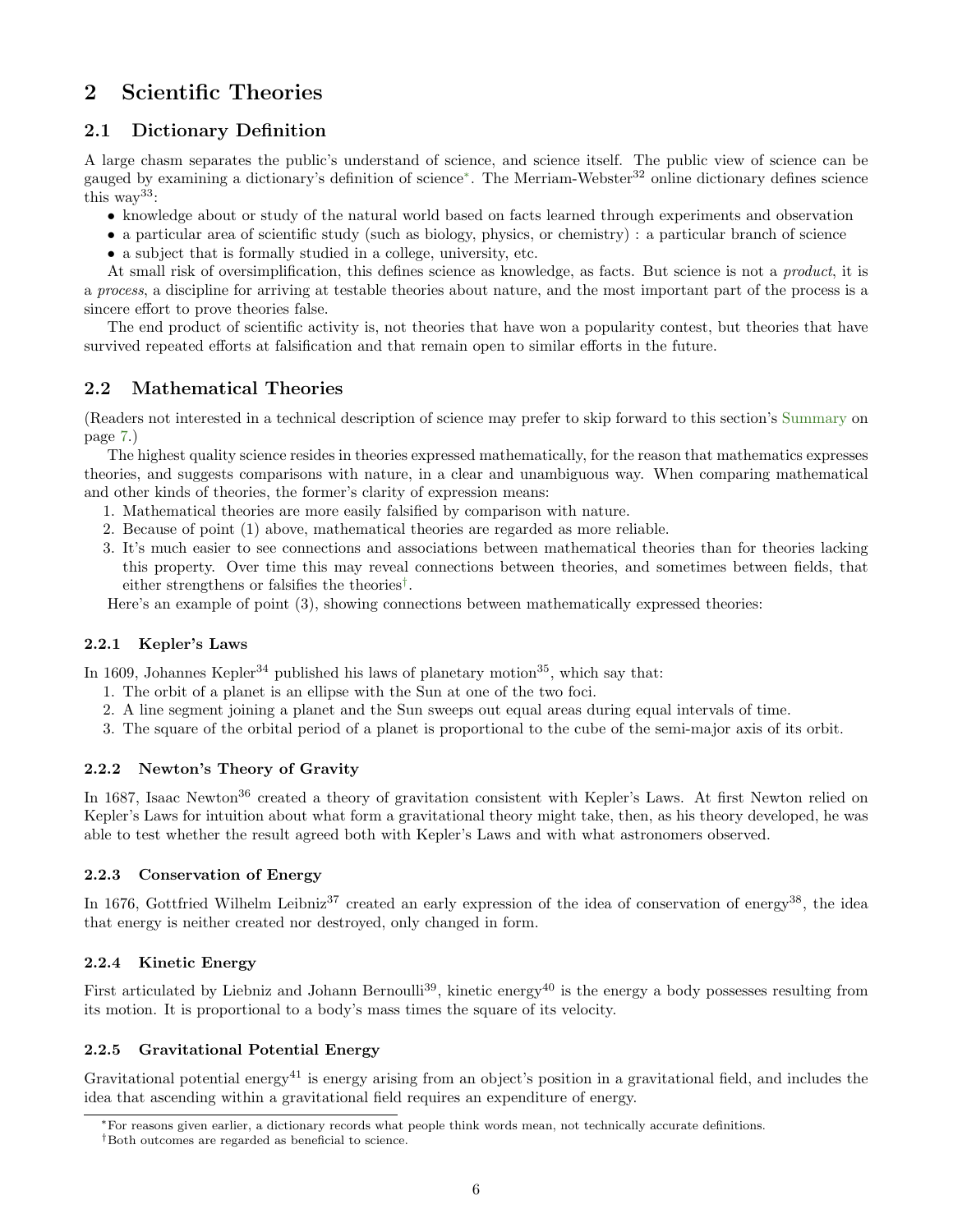#### <span id="page-6-0"></span>2.2.6 Synthesis

Above we list five apparently independent scientific theories, each expressed mathematically, each empirically falsifiable by comparison with nature. As it turns out, because of the clarity of expression granted by mathematics, the five theories can be tested *and potentially falsified* at once by observing the motion of a body in an elliptical orbit:



<span id="page-6-2"></span>Figure 1: Computer-modeled elliptical orbit

By observing the motion of orbiting bodies, astronomers subject mathematical theories about nature to a rigorous empirical test that could overthrow all of them. In an elliptical orbit (see Figure [1\)](#page-6-2), the principle at work is that, as the orbiting body moves closer to the parent body, it loses gravitational potential energy (decreased distance) but gains kinetic energy (increased velocity). In order for the orbit to confirm [Conservation of Energy](#page-5-5) [\(2.2.3\)](#page-5-5), the two kinds of energy, potential and kinetic, must sum to a constant everywhere in the orbit. As it happens, in computer models of elliptical orbits as well as in observations of nature, the results agree with theory to ten or more decimal places:

- Observed and modeled orbits agree with Kepler's Second (equal-area) law<sup>[82](#page-13-0)</sup> to a high degree of precision (the shaded sections A-D in Figure [1](#page-6-2) all have equal areas).
- The motion of bodies in elliptical orbits agree with [Newton's Theory of Gravity](#page-5-4) [\(2.2.2,](#page-5-4) also see equation [5.1](#page-11-1) in this article's appendices).
- Bodies in elliptical orbits show energies consistent with theories of [Kinetic Energy](#page-5-6) [\(2.2.4\)](#page-5-6) and [Gravitational](#page-5-7) [Potential Energy](#page-5-7) [\(2.2.5\)](#page-5-7) at each point in their orbits.
- The total energy of an orbiting body, the combination of kinetic and potential energies, sums to a constant, confirming [Conservation of Energy](#page-5-5) [\(2.2.3\)](#page-5-5).

See the [Energy Conservation](#page-11-0) appendix on page [12](#page-11-0) for a more technical treatment of this subject.

## <span id="page-6-1"></span>2.3 Summary

The above analysis shows how science is created. As in all worthwhile scientific analyses, it's entirely dependent on observations of nature, it's expressed mathematically, and it's falsifiable. If any part of the analysis fails, the entire analysis fails. If the analysis fails, the theory fails.

To emphasize this point, let me compare science to psychology.

In science:

- The process begins with observations of nature,
- moves to the shaping of theory,
- compares the theory to nature in new contexts to see if it remains valid,
- and may end with the theory's application to practical problems.

At each step in this process, the null hypothesis<sup>[4](#page-13-0)</sup> rules – without supporting empirical evidence, a theory is assumed to have no merit.

In psychology, the order of events is reversed:

- Psychologists begin by applying an idea[∗](#page-6-3) to patients in clinical settings,
- then compare the idea to other ideas,

<span id="page-6-3"></span><sup>∗</sup>We can't call them theories, that would be misleading.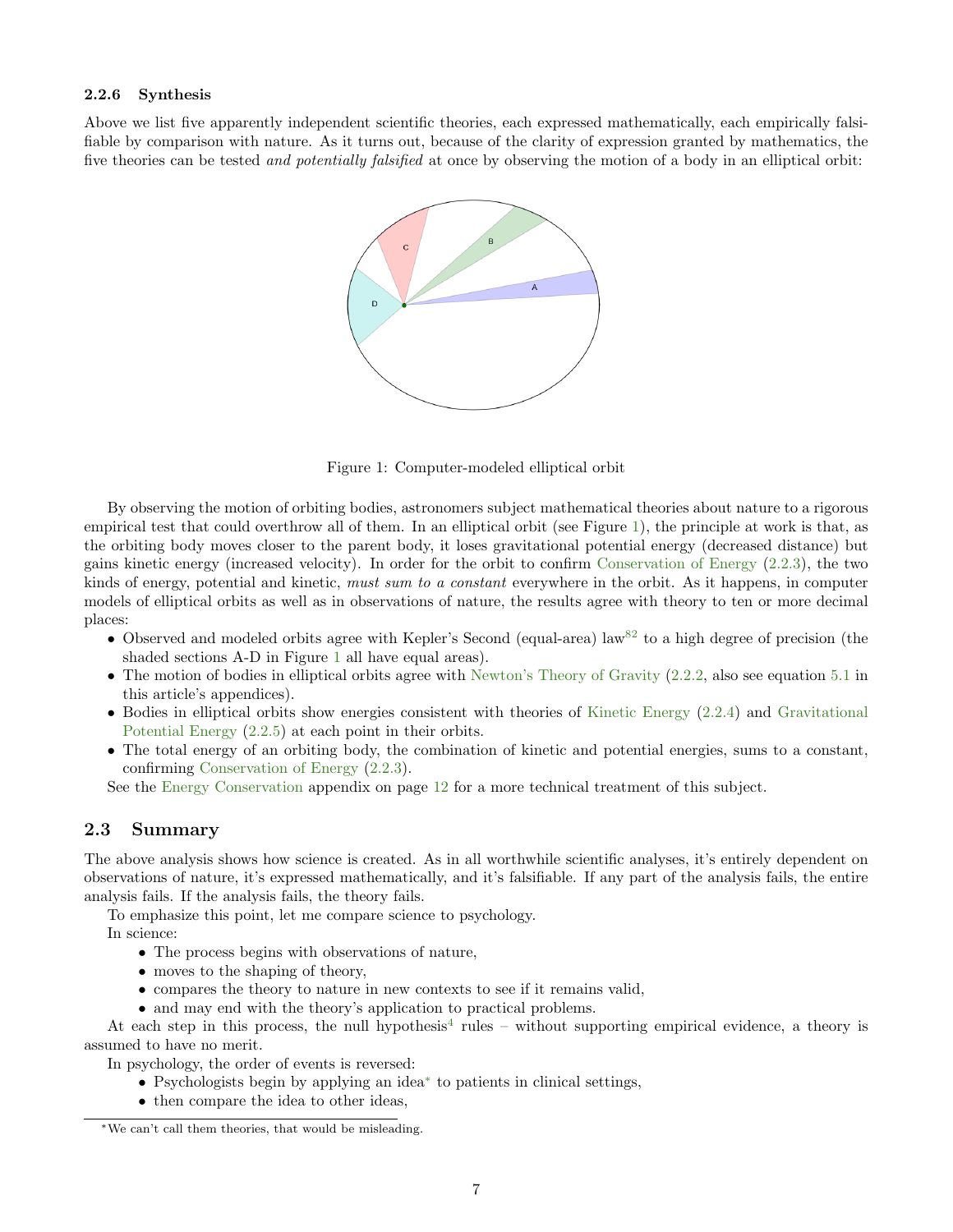- then sample public and legal opinions,
- then abandon the idea[∗](#page-7-5) .

At each step in this process, the null hypothesis is *ignored* – ideas are assumed to be valid to the degree that no one has yet proven them false. A historical list of psychological ideas, provided in the [Psychological Pseudoscience](#page-9-3) appendix, shows this process clearly.

The irony of modern psychology is that psychologists insist that their activities pass muster as science, and their clients believe them.

# <span id="page-7-0"></span>3 Recent Controversies in Psychology

### <span id="page-7-1"></span>3.1 Replicability

It's been recognized for some time that the rate of successful *replications*<sup>42</sup> (efforts to reproduce a prior result) in psychology is very low, primarily because replications are rarely undertaken. There are many reasons for this  $-$  psychology journals favor original work over re-examinations of prior work<sup>43</sup>, psychologists expect more professional advancement from original work compared to reviews and reassessments of work performed by others<sup>44</sup>, and psychologists have a generally negative view of replication efforts<sup>45</sup>.

#### <span id="page-7-2"></span>3.1.1 Failed Replications

About the replication issue, some psychologists move beyond indifference to hostility. In an article entitled "On the evidentiary emptiness of failed replications"<sup>46</sup>, Harvard psychology professor Jason P. Mitchell<sup>47</sup> says, "Recent hand-wringing over failed replications in social psychology is largely pointless, because unsuccessful experiments have no meaningful scientific value ... the likeliest explanation for any failed replication will always be that the replicator bungled something along the way." It seems not to have occurred to Professor Mitchell that the original finding might also have resulted from someone bungling something along the way, and the scientific purpose of replication is to evaluate this possibility.

Professor Mitchell goes on to say, "The field of social psychology can be improved, but not by the publication of negative findings ... authors and editors of failed replications are publicly impugning the scientific integrity of their colleagues." But one purpose of science is to transcend feelings on a journey toward facts, and how we feel about the outcome must never be allowed to undermine the process.

It's my hope that the above represents a minority outlook. Among properly trained scientists it's recognized and accepted that successful study replications are essential to the scientific standing of a theory or a field<sup>48</sup>. This is the basis for the replication crisis $49$  in psychology.

#### <span id="page-7-3"></span>3.1.2 Reproducibility Project

In response to pressure to address the replication crisis, Brian Nosek and associates in the Reproducibility Project<sup>50</sup> carried out a large-scale study meant to test the replicability of 100 high-profile psychology studies published in three psychology journals.

In August 2015, the project published its conclusions<sup>51</sup>. The study found that, of the 100 studies, only  $39\%$  could be replicated, and of the successful replications, the average effect size was half that of the original study.

In some ways the result of the study caused more controversy than the original observation (that psychological studies are rarely subjected to replication efforts), and some researchers have objected to the study's design and conclusions<sup>52</sup>, but without going so far as to suggest or perform their own replications.

## <span id="page-7-4"></span>3.2 Ego Depletion Effect

In a related controversy, a psychological effect called "ego depletion"<sup>53</sup>, for some time a mainstay of much psychological research, publication and thinking, appears to have no reliable statistical basis. The authors of a debunking meta-analysis<sup>54</sup> summarize their conclusion by saying, "... we found very strong signals of publication bias<sup>[43](#page-13-0)</sup>, along with an indication that the depletion effect is actually no different from zero."

<span id="page-7-5"></span><sup>∗</sup>Yes – over time, all psychological ideas are abandoned [\(5.1\)](#page-9-3).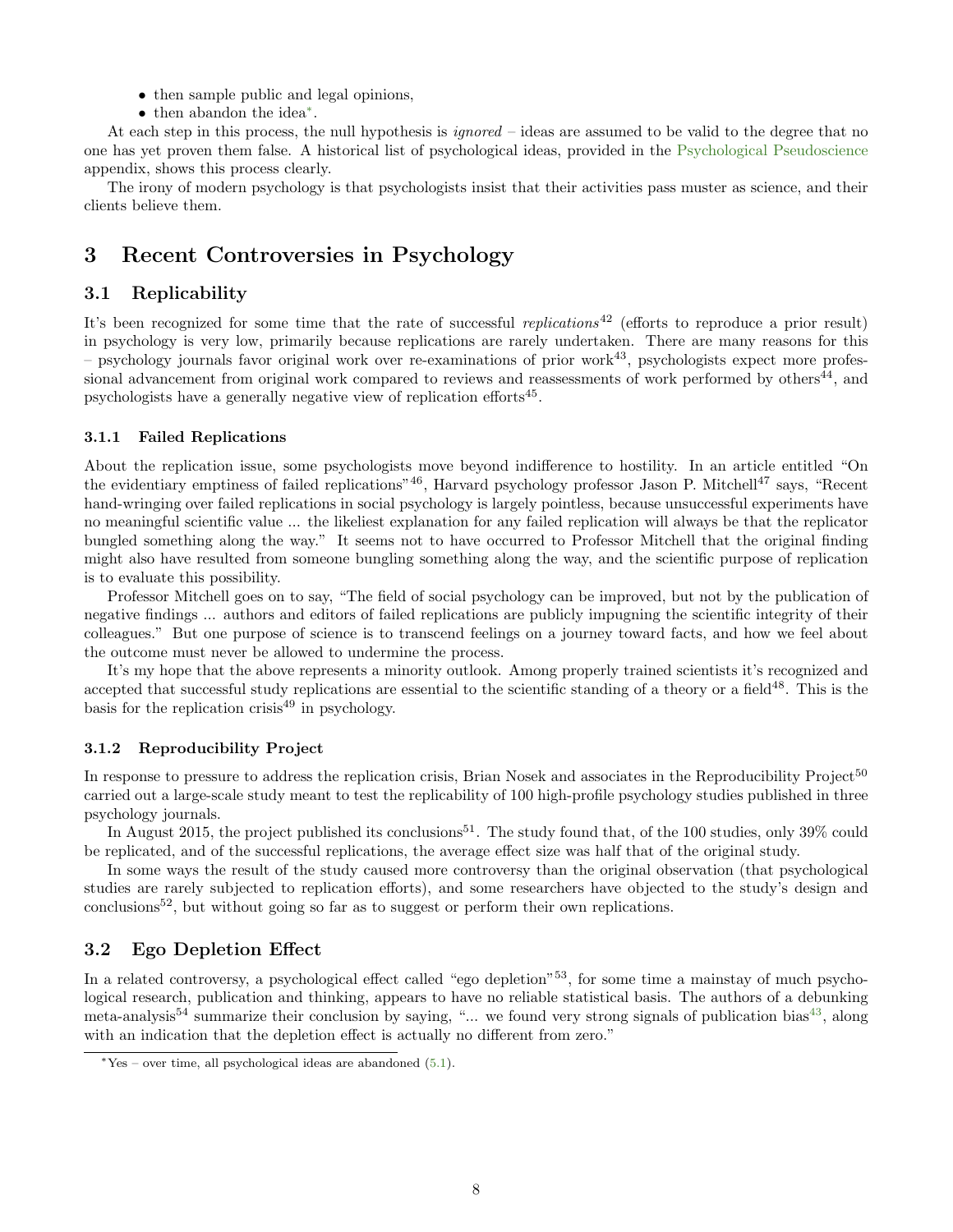### <span id="page-8-0"></span>3.3 The Role of Theory

It is the thesis of this article that low study replication rates, and widely held beliefs that have no reliable basis, result from a critical structural deficit in modern psychology – an absence of defining, empirical theories. Instead of comparing experimental results to established theories, because there are no such theories available psychologists are reduced to comparing one experimental result to another experimental result, a task not unlike herding cats.

Psychology, in contrast to fields like physics, biology and others, has no empirical, testable, falsifiable theories to define the field, guide research efforts, and incrementally build on prior theoretical falsifications and confirmations. To put this another way, psychology doesn't *explain* the human mind, it *describes* it. It should be apparent that a field only able to describe, that cannot explain (i.e. propose falsifiable theories), doesn't meet science's definition<sup>55</sup>.

In recent discussions with psychologists, I've been told that it's not so, that psychology does have theories, for example the Placebo Effect<sup>56</sup> and In-group Bias<sup>57</sup>, to name just two. But those ideas originated in fields other than psychology, they're observations, not theories (they have no explanations able to rise above the status of anecdote), and because they don't presume to explain observations, they're unfalsifiable.

The Placebo Effect is a perfect example of something that appears to be a theory but that fails one or more of a theory's requirements. There's universal agreement that the effect is real, but it's equally true that no one knows how or why the effect exists. Until the effect can be explained, and the explanation tested in a way that could lead to a falsification, and a testable prediction made about an as-yet unobserved corollary, it's not a scientific theory. Also, the characterization of the effect originated in, and is most reliably confirmed through changes in, biology, not psychology.

#### <span id="page-8-1"></span>3.4 Summary

These findings warrant much greater skepticism toward psychology's claims than exists at present. Based on the outcome of the reproducibility study<sup>[51](#page-13-0)</sup>, the ego depletion meta-analysis<sup>[54](#page-13-0)</sup> and related findings, those who read the professional psychological literature are cautioned that, statistically speaking, the probability is greater than even that a given article's claims don't correspond to reality, and for the minority of articles having some connection with reality, the significance of the result is much less than claimed.

## <span id="page-8-2"></span>4 Moving the Goal Posts

#### <span id="page-8-3"></span>4.1 Postmodernism

In my conversations with psychologists I frequently hear that science doesn't have a clear definition, that anything even superficially related to science qualifies as science, and/or that science is like art – it's all in the eyes of the beholder. Not only are these claims not true, but they can lead to real social harm.

Apart from the social and political consequences of a slippery definition of science, to argue that something as basic as science cannot have a clear definition is to embrace *deconstructive postmodernism*<sup>58</sup>, essentially the outlook that there are no shared, objective truths, that everything is a matter of opinion. With a little insight one can see the logical error implicit in the postmodernist position: it denies the existence of shared, objective truths, then tries to start a dialogue requiring what's just been denied.

Recent events have undermined the above debate. A number of legal precedents, including the U.S. Supreme Court ruling in  $Daubert^{20}$  $Daubert^{20}$  $Daubert^{20}$  discussed above, define science in a way that's compelling on institutions and individuals who must pay attention to issues of law – that is to say, all of us. According to these sources, psychology doesn't meet science's definition.

## <span id="page-8-4"></span>4.2 Authority in Psychology

For some time I've been hearing from psychologists that authority plays an important part in psychology. This obviously undermines the field's claims to a scientific standing (because science rejects authority<sup>[12](#page-13-0)</sup>), but it also reveals a practical problem for clinicians – without some kind of authority, how can a psychologist meet the expectations of typical modern clients of psychological practice, many of whom simply want to be told what to do?

A medical doctor's diagnoses and proposed treatments have a persuasiveness resulting from the fact that modern medicine is based on science – the doctor can appeal to reason instead of authority. But psychology isn't a medical field and isn't based on scientific results, which means a psychologist can only argue from a position of authority – the old-fashioned, arbitrary kind of authority that lacks a rational basis. But as public understanding of science and evidence-based practice<sup>59</sup> improves, psychology's authority is being gradually undermined.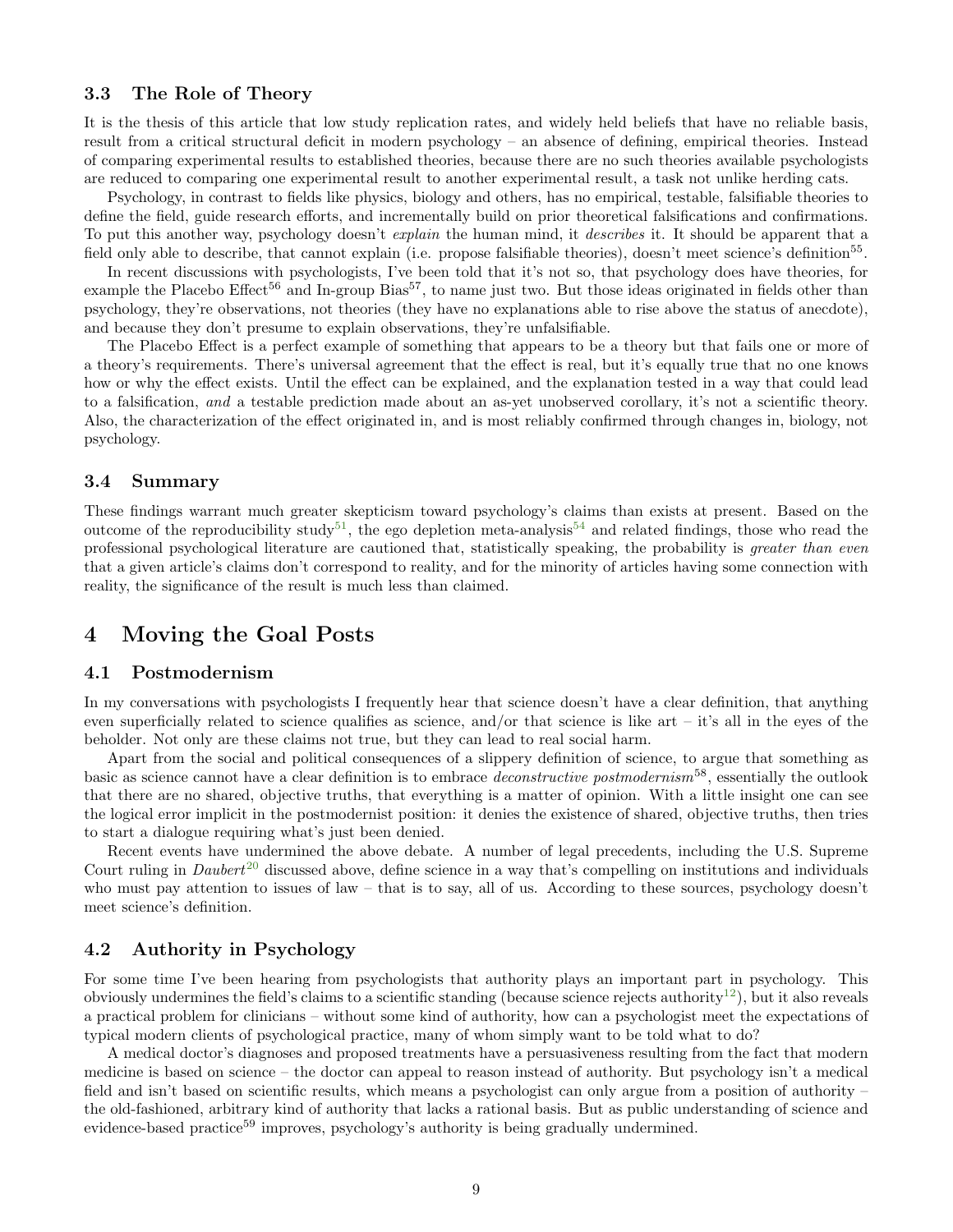One solution to this dilemma is for a student to acquire a medical degree and its scientific connections, then acquire a psychology degree and a knowledge base that psychology's clients actually care about. This successful strategy produces an individual called a *psychiatrist*<sup>60</sup>, a profession invented to lend scientific substance (medicine) to an unscientific enterprise (psychology). (Another advantage is that psychiatrists can write drug prescriptions, a lucrative practice that often becomes the primary activity.) Second only to the invention of Asperger Syndrome<sup>[77](#page-13-0)</sup>, psychology's invention of the psychiatrist has been the most successful strategy yet to acquire unearned public approval.

## <span id="page-9-0"></span>4.3 Neuroscience

But there's a basis for optimism, for change. The biggest future threat to the imagined authority of psychology is neuroscience<sup>[27](#page-13-0)</sup>. Neuroscience will eventually mature to the point where it can offer real diagnoses – and some treatments – for what psychologists claim to be mental illnesses. During that process, today's "mental illness" category will narrow, and eventually disappear entirely, along with mind studies as a serious pursuit.

Because of the existence and rapid growth of neuroscience, because of an increased respect for the scientific method and evidence-based practice<sup>[59](#page-13-0)</sup>, because of a gradual awakening to the fact that "mental" illnesses are either fantasies or physical illnesses with mental symptoms, the end of the historical trend described here will be an abandonment of mind studies.

In the closing remarks of a recent "NOVA Science Now" episode entitled "How Does the Brain Work"<sup>61</sup>, astrophysicist and science popularizer Neil DeGrasse Tyson compared psychology to alchemy, saying, "Our best hope today lies with the neuroscientists. What are thoughts but electrical impulses among brain cells? What are ideas but novel firings of those cells? What are mental problems if not impulses that have misfired? In the way that chemistry arose from the ashes of alchemy, neuroscience, a field still in its infancy, may one day subsume psychology, laying bare our inner universe, which has remained hidden for so long."

#### <span id="page-9-1"></span>4.4 Gender Shift

In 1970, women acquired  $20\%$  of psychology degrees, but in 2005, women acquired 72% of those degrees<sup>62</sup>. During the same period, income from, and employment opportunities in, psychology declined compared to other fields, as a result of which psychology degree holders now have the highest unemployment rate of any degreed profession<sup>63</sup> – in fact, in recent years the unemployment rate among clinical psychologists has been more than twice that of the population as a whole.

I have a prediction about psychology – we're already seeing employment opportunities disappear at an astonishing rate, but this is just the beginning. Today, psychology employment is evaporating. Tomorrow, *psychology will* evaporate[∗](#page-9-4) . It will be replaced by neuroscience.

But I have a higher purpose than alerting students to the fact that they're entering the wrong field (true, but never mind). When I examine the historical gender-shift statistics quoted above, I despair the flight of women from  $\mathrm{STEM}^\dagger$  professions  $^{64}$ , where they belong and where humanity's future lies.

In furtherance of the goal of getting more women out of the dead-end field of psychology and into STEM professions, I offer this advice:

- When you hear people identify psychology as a profession women are designed for, ask yourself whether you're the kind of woman designed to swallow that kind of argument.
- When you hear someone tell you, face to face, that a field of study is too difficult for you, ask yourself if that same advice would be offered to a man in the same circumstances.
- Learning science/technology/engineering/mathematics may be hard, but throwing your life away is harder.
- Someday in the next 50 years, a brave soul is going to step out of a spacecraft onto the surface of Mars and start preparing that planet for human habitation<sup>65</sup>. Would you like to play a large or small part in getting her there, or would you prefer to be an unemployed psychologist?

## <span id="page-9-2"></span>5 Appendices

#### <span id="page-9-3"></span>5.1 Psychological Pseudoscience

Because psychologists cannot shape and test unifying empirical theories about the mind, this allows them to invent imaginary diseases and offer imaginary cures. Here are a few examples psychologists have dreamt up over the years,

<span id="page-9-5"></span><span id="page-9-4"></span><sup>∗</sup>But psychology won't disappear. Instead it will have the status of astrology – a harmless diversion for weak-minded people. †Science, Technology, Engineering, and Mathematics.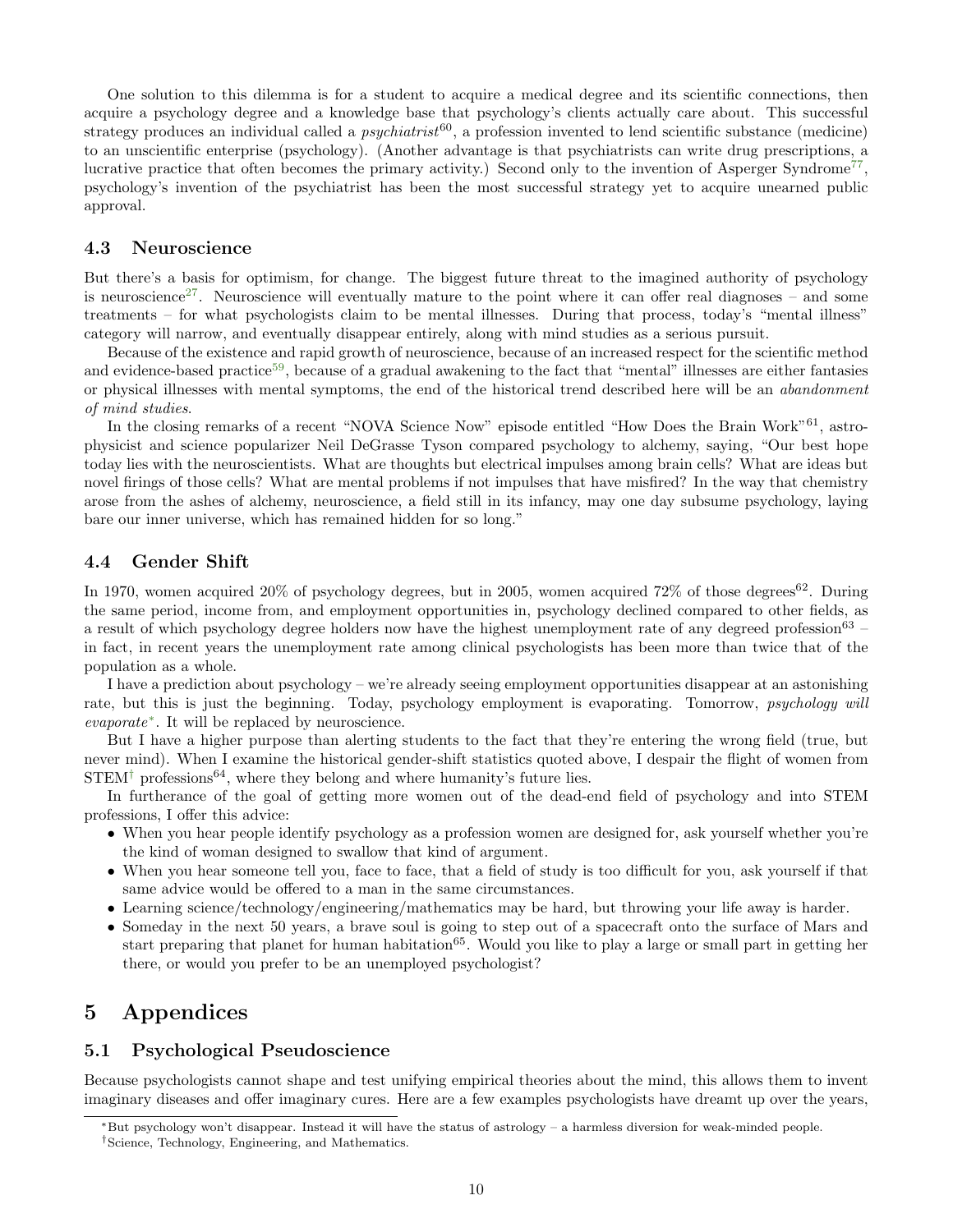based on popular sentiment, prejudice, and social fads.

## <span id="page-10-0"></span>• 5.1.1 Drapetomania

An imaginary mental illness dating to before the U.S. Civil War, Drapetomania<sup>66</sup> presumed to explain why slaves ran away from their masters (apparently a desire for freedom wasn't a suitable explanation). There was no corresponding mental illness to explain why slave owners believed it was moral to own a human being, but the slave owners, not the slaves, paid the psychologists. Outcome: abandoned.

## <span id="page-10-1"></span>• 5.1.2 Prefrontal Lobotomy

A procedure developed during the 1930s, then popularized in the U.S. by Walter Freeman<sup>67</sup> and associates, Prefrontal Lobotomy<sup>68</sup> achieved its greatest popularity in the early 1950s, during which time Freeman drove about the U.S. in his "lobotomobile," performing icepick lobotomies at mental hospitals along the way. After a total of 100 of his patients died from the procedure, Freeman, who had no formal surgical training, was banned from performing any further procedures.

The advantage of the lobotomy was that it rendered mental patients docile and manageable. The drawback was that it often left them without personalities or intelligence. In the U.S. about 40,000 people received the procedure before its terrible effects caused the procedure to be banned. One critic of the procedure remarked, "through lobotomy, an insane person is changed into an idiot."<sup>69</sup>

Outcome: abandoned.

## <span id="page-10-2"></span>• 5.1.3 Homosexuality

When homophobia reached its peak in the mid- $20<sup>th</sup>$  century, psychologists listed homosexuality as a mental illness<sup>70</sup> and offered nonsense "treatments"[∗](#page-10-6) . When public attitudes changed, homosexuality suddenly wasn't a mental illness any more and was removed from the diagnostic guide<sup> $71$ </sup>. But because of the undisciplined and unscientific nature of psychology, society now finds it necessary to pass laws forbidding therapists from trying to force changes in people's sexual orientation<sup>72</sup>.

Outcome: abandoned.

## <span id="page-10-3"></span>• 5.1.4 Refrigerator Mother

Invented by a prominent psychiatrist, this widely accepted pseudoscientific diagnosis supposedly explained schizophrenia and autism as resulting from emotionally crippled mothers unable to bond with their children<sup>73</sup>. Relying on the imagined authority of a psychology expert and with no scientific evidence, this outrageous belief held responsible any number of innocent and caring parents for outcomes that actually arose in organic and genetic conditions outside psychology's purview. Outcome: abandoned.

## <span id="page-10-4"></span>• 5.1.5 Recovered Memory Therapy (RMT)

This dangerous, nonsense fad took hold in the 1990s. Therapists who practiced RMT<sup>74</sup> talked their clients into imaginary "memories" of (among other things) vile sex crimes. In some cases virgins, brainwashed by their unscrupulous therapists, reported copious details of imaginary rapes<sup>75</sup>. Many lives and families were destroyed before the stupidity of the claims became apparent. Psychology insiders now describe RMT as a "debacle"<sup>76</sup>, but in the long term it's had little effect on the relationship between therapists and their naive clients. Outcome: abandoned.

## <span id="page-10-5"></span>• 5.1.6 Asperger Syndrome

Also known as "Asperger's", this diagnosis appealed to parents who believed their bright youngsters weren't "normal". Psychologists used the Asperger's<sup>77</sup> diagnostic criteria to misdiagnose bright youngsters as mentally ill, then offered therapies meant to "correct" behaviors that are normal for bright people<sup>78</sup>. After an epidemic of nonsense diagnoses of above-average youngsters, Asperger's lost public credibility and was removed from

<span id="page-10-6"></span><sup>∗</sup>Treatments that drove computer pioneer Alan Turing to suicide.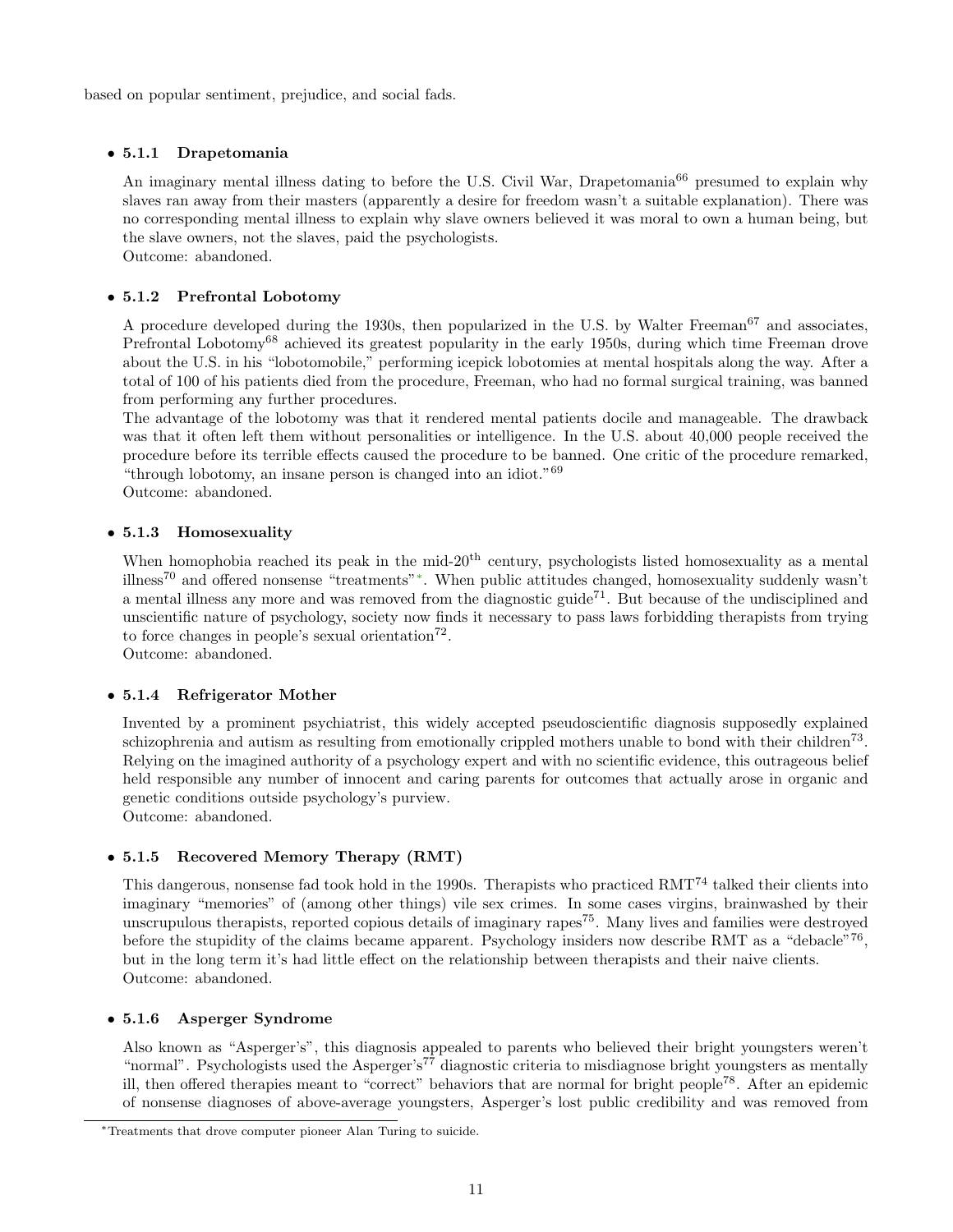psychology's diagnostic manual79. But, just as with homosexuality, some psychologists still offer "treatments" for this discredited idea. Outcome: abandoned.

Some notes for the above list:

- It's hardly comprehensive it only shows a few highlights in the history of modern psychology.
- As with all psychological ideas, each of them has been abandoned.
- On reviewing the list, with a little insight one can see it represents an evolutionary process, of learning by experience, and each new imaginary ailment shows more sophistication in appealing to public taste and prejudice.
- To date, by far the most successful imaginary ailment has been Asperger Syndrome, for these reasons:
	- It exploits a superficial association with an objectively real organic ailment with genetic roots (Autism<sup>80</sup>), that, because of its biological origins, lies outside psychology's purview.
	- Its diagnostic indicators are close enough to the normal behavior of intelligent people that the latter are assured of receiving the diagnosis if they want it (in a practice called "pathologizing normal behavior").
	- In a stroke of public relations genius, psychologists "diagnosed" a number of famous people, living and dead, with Asperger's, including Isaac Newton, Thomas Jefferson, Albert Einstein and Bill Gates. This has had the effect of making a mental illness diagnosis seem appealing, desirable, even a status symbol, for the first time.

Asperger's was as wildly successful as Recovered Memory Therapy was wildly unsuccessful, but Asperger's finally became a victim of its own success. So many people clamored to be allowed into the exclusive Aspie[∗](#page-11-2) club that even psychologists realized they had given birth to a monster. So to prevent further damage to psychology, they removed Asperger's from the DSM<sup>81</sup>, psychology's "bible", only to discover that, like an undead zombie, Asperger's has taken on a life of its own.

In a perhaps unintended irony, those responsible for removing Asperger's from the diagnostic guide explained their decision by saying, "It's not an evidence-based term<sup>[79](#page-13-0)</sup>," overlooking the fact that none of the DSM diagnoses are evidence-based (all rely on lists of symptoms, none rely on a knowledge of causes, i.e. science).

When reviewing psychology's history and the connection between wealth, power and what society chooses to describe as mental illness, it becomes clear that to predict the outcome of a mental health controversy one need only ask, "Who pays the psychologists?"

#### <span id="page-11-0"></span>5.2 Energy Conservation

The principle of energy conservation<sup>[38](#page-13-0)</sup> states that energy cannot be created or destroyed, only changed in form. As it happens, with respect to an orbiting body four independent physical theories, each expressed mathematically, support a fifth theory (energy conservation), and in principle could falsify it.

The first theory to be tested is known as Kepler's Second Law<sup>82</sup>: "A line joining a planet and the Sun sweeps out equal areas during equal intervals of time."

The second theory is that of gravity, which (at relatively low velocities) has this mathematical expression<sup>83</sup>:

<span id="page-11-1"></span>
$$
f = \frac{Gm_1m_2}{r^2} \tag{5.1}
$$

- f Force, Newtons.
- G The universal gravitational constant  $84$ , colloquially known as "Big G".
- $m_1$  Mass of body 1, kilograms.
- $m_2$  Mass of body 2, kilograms.
- r Distance between  $m_1$  and  $m_2$ , meters.

When expressed as a time-dependent differential equation<sup>85</sup>, the physics behind equation [5.1](#page-11-1) causes an orbiting body to describe an elliptical orbit (Figure [1](#page-6-2) on page [7\)](#page-6-2), one easily confirmed by empirical observation.

With respect to such an elliptical orbit and barring frictional losses, the principle of energy conservation requires that two kinds of energy, gravitational potential energy (theory three) and kinetic energy (theory four), should sum to a constant.

<span id="page-11-2"></span><sup>∗</sup>Aspie: one who has acquired an Asperger's diagnosis.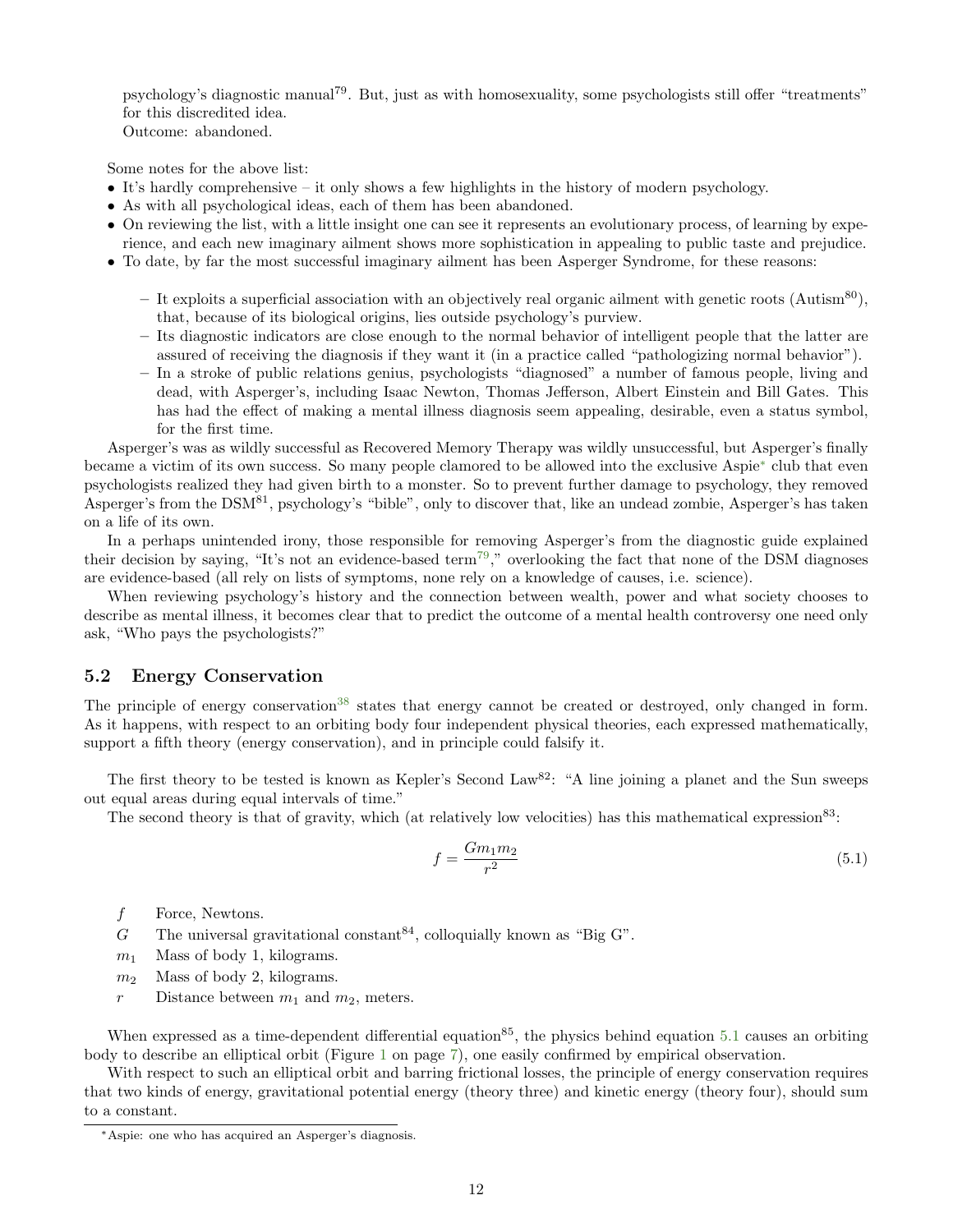The third theory, gravitational potential energy  $E_p$ , has this expression:

$$
E_p = \frac{-Gm_1m_2}{r} \tag{5.2}
$$

With this additional term:

 $E_p$  Gravitational potential energy, Joules.

The fourth theory, kinetic energy  $E_k$ , has this expression:

$$
E_k = \frac{1}{2}mv^2\tag{5.3}
$$

Where:

- $E_k$  Kinetic energy, Joules.
- $m$  Mass of moving body, kilograms.
- $v$  Velocity of moving body, meters per second.

The combined equation for total orbital energy  $E_t$  is:

<span id="page-12-2"></span>
$$
E_t = E_k + E_p = \frac{1}{2}mv^2 + \frac{-Gm_1m_2}{r}
$$
\n(5.4)

The meaning of equation [5.4](#page-12-2) for the present topic is that Kepler's Second Law, gravity, gravitational potential energy  $(E_p)$  and kinetic energy  $(E_k)$  represent four independent theories with excellent observational evidence, but when they're evaluated together, they confirm a fifth theory, conservation of energy  $(E_t)$ . The reasoning that leads to this theoretical unification is only possible because the theories are expressed mathematically.

#### <span id="page-12-0"></span>5.2.1 Computer Model

A computer-based orbital model was created to draw Figure [1](#page-6-2) on page [7](#page-6-2) and to provide the numerical results shown in Table [1.](#page-12-1) The model's results agree with theory within the accuracy limitations of computer floating-point processing.

| Orbital Segment | Kinetic energy $(E_k)$      | Potential energy $(E_p)$     | Total energy $(E_t)$       | Area $m2$                       |
|-----------------|-----------------------------|------------------------------|----------------------------|---------------------------------|
|                 | $2.186810407 \times 10^8$   | $-9.143857387 \times 10^8$   | $-6.957046980\times10^{8}$ | $1.340\,966\,475\times 10^{21}$ |
|                 | $4.778249536 \times 10^8$   | $-1.173529652 \times 10^9$   | $-6.957046980\times10^{8}$ | $1.340\,966\,475\times 10^{21}$ |
|                 | $1.721929414 \times 10^9$   | $-2.417634112 \times 10^{9}$ | $-6.957046980\times10^{8}$ | $1.340\,966\,475\times 10^{21}$ |
|                 | $2.144\,985\,881\times10^9$ | $-2.840690579\times10^{9}$   | $-6.957046980\times10^{8}$ | $1.340\,966\,475\times 10^{21}$ |

Table 1: Kinetic and Potential Orbital Energies

The fourth column in Table [1,](#page-12-1) labeled "Area  $m^2$ ", confirms Kepler's empirical "equal-area" law. The third column, labeled "Total energy  $(E_t)$ ", is the sum of potential and kinetic energies and confirms the modern energy conservation theory.

<span id="page-12-1"></span>• • •

This example demonstrates the power of mathematics to show a relationship between apparently unrelated scientific theories. As explained above, Kepler's Second Law, the theories of gravity, potential energy, kinetic energy, and conservation of energy can all be stated separately, but because of their mathematical expression, as shown in Table [1](#page-12-1) the first four theories validate the fifth in a clear and objective way.

This is a model for science. The five theoretical claims are expressed using mathematical equations, easily compared to nature, quantitative, predictive, falsifiable, and mutually supporting. Only perfect theoretical consistency, and perpetual agreement with observation, allows the structure to remain standing. To a scientist, this counts as a strength.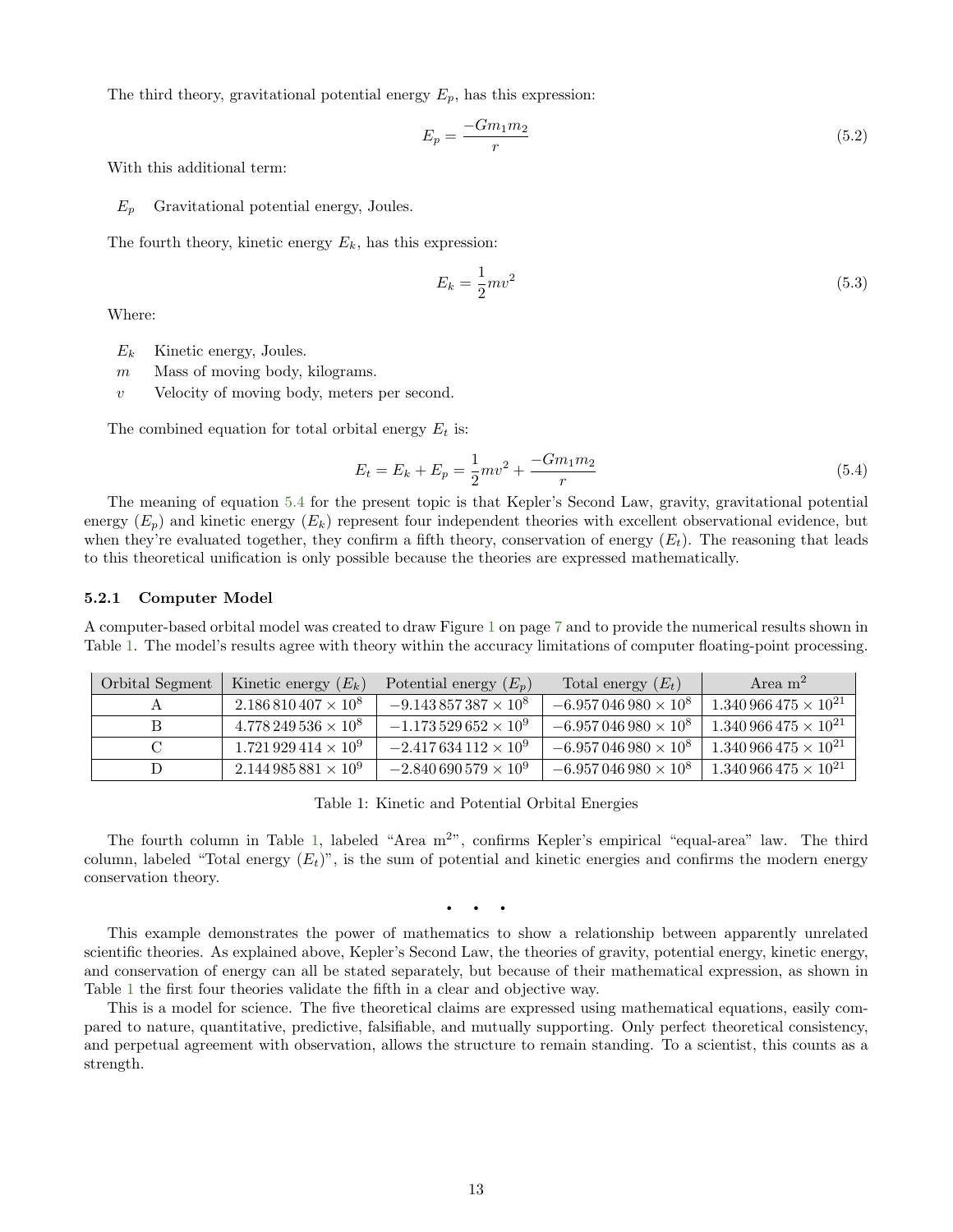# <span id="page-13-0"></span>References

[Demarcation problem](https://en.wikipedia.org/wiki/Demarcation_problem) – the problem of distinguishing science from non-science.

- ${}^{2}$ [Empirical evidence](https://en.wikipedia.org/wiki/Empirical_evidence) evidence produced by observations of nature.
- ${}^{3}$ [Falsifiability](https://en.wikipedia.org/wiki/Falsifiability) the property of a scientific theory that it may be proven false by contradicting empirical evidence.

[Null hypothesis](https://en.wikipedia.org/wiki/Null_hypothesis) – the default scientific position that there is no relationship between a cause and an effect until evidence supports it.

[First principle](https://en.wikipedia.org/wiki/First_principle) – in science, an axiomatic paradigm that unites independent observations through a single proposition.

- [Criterion of falsifiability \(Britannica\)](http://www.britannica.com/topic/criterion-of-falsifiability) a definition of falsifiability as it relates to science.
- ${}^{7}$ [Karl Popper \(Britannica\)](http://www.britannica.com/biography/Karl-Popper) philosopher of science.
- [Science \(Wikipedia\)](https://en.wikipedia.org/wiki/Science) includes a concise definition of science.

[McLean v. Arkansas Board of Education](http://en.wikipedia.org/wiki/McLean_v._Arkansas) – an influential legal ruling that relies on a definition of science.

 $^{10}$  [Literally \(Merriam-Webster\)](http://www.merriam-webster.com/dictionary/literally) – an example of an ambiguous word definition.

[Royal Society](https://en.wikipedia.org/wiki/Royal_Society) – the oldest scientific society still in existence.

- [Nullius in verba](https://en.wikipedia.org/wiki/Nullius_in_verba) motto of the Royal Society.
- [Pseudoscience](https://en.wikipedia.org/wiki/Pseudoscience) a practice that superficially resembles science but that lacks one or more essential elements.

[Argument from ignorance](https://en.wikipedia.org/wiki/Argument_from_ignorance) – a logical error having to do with proof of a negative.

 $^{15}\mathrm{Russell's}\$  teapot – an analogy that reveals a logical error.

[Asperger Syndrome](https://en.wikipedia.org/wiki/Asperger_syndrome) – an autism spectrum condition, abandoned after its legitimacy was questioned.

<sup>17</sup>[A Powerful Identity, a Vanishing Diagnosis](http://www.nytimes.com/2009/11/03/health/03asperger.html?_r=0) – an account of the abandonment of Asperger Syndrome.

[Recovered Memory Therapy](https://en.wikipedia.org/wiki/Recovered-memory_therapy) – a discredited therapy that claimed to be able to recover repressed memories of traumatic events, often of a sexual nature.

<sup>19</sup>[Daubert v. Merrell Dow Pharmaceuticals, Inc.](https://en.wikipedia.org/wiki/Daubert_v._Merrell_Dow_Pharmaceuticals,_Inc.) - an influential Supreme Court ruling that changes the standards for scientific testimony.

[Daubert standard](https://en.wikipedia.org/wiki/Daubert_standard) – a standard for scientific expert testimony.

Conjectures and Refutations: The Growth of Scientific Knowledge, Popper, (5th ed. 1989)

[Science: Conjectures and Refutations](http://worthylab.tamu.edu/Courses_files/Popper_ConjecturesandRefutations.pdf) – an online excerpt from Karl Popper's book with a similar title.

<sup>23</sup>[Rosenhan experiment](https://en.wikipedia.org/wiki/Rosenhan_experiment) – a now-famous study in which researchers acquired psychological diagnoses without actually having the diagnosed conditions.

[Posttraumatic stress disorder](https://en.wikipedia.org/wiki/Posttraumatic_stress_disorder) – a mental disorder said to result from stressful life experiences.

 $^{25}$ [Ian Brady: How easy is it to fake mental illness?](http://www.bbc.com/news/magazine-23063124) – a notorious case in which a multiple murderer faked mental illness to avoid prison. [Wikipedia](https://en.wikipedia.org) – online encyclopedia

 $^{27}\rm{Neuro}$  – the scientific study of the nervous system.

[Psychology](https://en.wikipedia.org/wiki/Psychology) – the study of behavior and mind.

 $^{29}$ [Applied science](https://en.wikipedia.org/wiki/Applied_science) – a discipline that applies scientific knowledge to practical problems.

[Louis Pasteur](https://en.wikipedia.org/wiki/Louis_Pasteur) – French chemist and microbiologist.

[Wikiquote : Louis Pasteur](https://en.wikiquote.org/wiki/Louis_Pasteur) – "There are no such things as applied sciences, only applications of science."

[Merriam-Webster](http://www.merriam-webster.com/) – online dictionary.

 $^{33}\rm{Merriam-Webster}$  : Science – a dictionary definition of science.

[Johannes Kepler](https://en.wikipedia.org/wiki/Johannes_Kepler) – early astronomer, responsible for eponymous laws of planetary motion.

[Kepler's laws of planetary motion](https://en.wikipedia.org/wiki/Kepler%27s_laws_of_planetary_motion) – an early mathematical description of planetary motion.

[Isaac Newton](https://en.wikipedia.org/wiki/Isaac_Newton) – scientist and polymath.

[Gottfried Wilhelm Leibniz](https://en.wikipedia.org/wiki/Gottfried_Wilhelm_Leibniz) – scientist, mathematician, a contemporary of Isaac Newton.

[Conservation of energy](https://en.wikipedia.org/wiki/Conservation_of_energy) – the theory that energy is neither created nor destroyed, only changed in form.

[Johann Bernoulli](https://en.wikipedia.org/wiki/Johann_Bernoulli) – scientist, mathematician, contemporary of Liebniz.

[Kinetic energy](https://en.wikipedia.org/wiki/Kinetic_energy) – energy of motion.

[Gravitational potential energy](https://en.wikipedia.org/wiki/Potential_energy#General_formula) – the energy arising from position within a gravitational field.

 $^{42}$ [Reproducibility](https://en.wikipedia.org/wiki/Reproducibility) – the property of a scientific study that it can be repeated with the same outcome.

[Publication bias](https://en.wikipedia.org/wiki/Publication_bias) – a bias in scientific publishing that favors original work over reexamination of prior results.

[A Disciplinary Social Dilemma](https://en.wikipedia.org/wiki/Replication_crisis#A_disciplinary_social_dilemma) – a list of reasons why psychologists are reluctant to replicate the work of others.

[Cargo Cult Science](http://calteches.library.caltech.edu/51/2/CargoCult.htm) – a now-famous speech about pseudoscience given by Richard P. Feynman in 1974.

[On the evidentiary emptiness of failed replications](http://jasonmitchell.fas.harvard.edu/Papers/Mitchell_failed_science_2014.pdf) – an article by Harvard psychology professor Jason P. Mitchell.

[Jason P. Mitchell](http://psychology.fas.harvard.edu/people/jason-p-mitchell) – Harvard psychology professor.

 $^{48}\rm{Scientific}$  method – a summary of the process of science.

 $^{49}$ [Replication crisis](https://en.wikipedia.org/wiki/Replication_crisis) – a crisis of credibility surrounding study replications, either because they aren't conducted or the replication fails. [Reproducibility Project: Psychology](https://osf.io/ezcuj/) – a project meant to address psychology's low study replication rate.

[Over half of psychology studies fail reproducibility test](http://www.nature.com/news/over-half-of-psychology-studies-fail-reproducibility-test-1.18248) – a summary of the Replication Project's activities.

[Study that undercut psych research got it wrong](http://news.harvard.edu/gazette/story/2016/03/study-that-undercut-psych-research-got-it-wrong/) – critics respond to the replication study.

 $53Ego$  depletion – a popular psychological idea that appears to have been debunked.

[Publication bias and the limited strength model of self-control](http://www.psy.miami.edu/faculty/mmccullough/Papers/Carter_McCullough_EgoDepl_PubBias_Frontiers.pdf) – an apparent refutation of psychology's "ego depletion" idea.

[Descriptive science](https://en.wikipedia.org/wiki/Descriptive_science) – a science in name only, one that can only describe and offers no falsifiable explanations.

[Placebo Effect](https://en.wikipedia.org/wiki/Placebo) – a phenomenon in which an agent with no known biological effect produces unexplained benefit.

[In-group favoritism](https://en.wikipedia.org/wiki/In-group_favoritism) – a bias in favor of the interests of one's own group.

[Deconstruction](https://en.wikipedia.org/wiki/Deconstruction) – the core of deconstructive postmodernism, the idea that there are no shared, objective truths, that everything is opinion.

[Evidence-based practice](https://en.wikipedia.org/wiki/Evidence-based_practice) – a gradual shift toward clinical practice based on scientific results.

 ${}^{60}$ [Psychiatrist](https://en.wikipedia.org/wiki/Psychiatrist) – a psychologist with a medical degree.

[NOVA Science Now : "How does the Brain Work?", Neil DeGrasse Tyson \(51:07 to 51:45\)](http://www.youtube.com/watch?v=qnwyEDiiNpc&t=51m07s)

[The changing gender composition of psychology](http://www.apa.org/monitor/jun07/changing.aspx) – over time, more women are entering the profession.

[25 college majors with the highest unemployment rates](http://www.cbsnews.com/news/25-college-majors-with-the-highest-unemployment-rates/) – clinical psychologists top the list at 19.5% unemployment.

[Science, Technology, Engineering, and Mathematics \(STEM\)](https://en.wikipedia.org/wiki/Science,_Technology,_Engineering,_and_Mathematics) – professions with high present and future potential.

[Restoring Mars](http://arachnoid.com/restoring_mars) – a strategy to prepare Mars for human habitation.

 $66D$ rapetomania – a pseudoscientific psychological diagnosis.